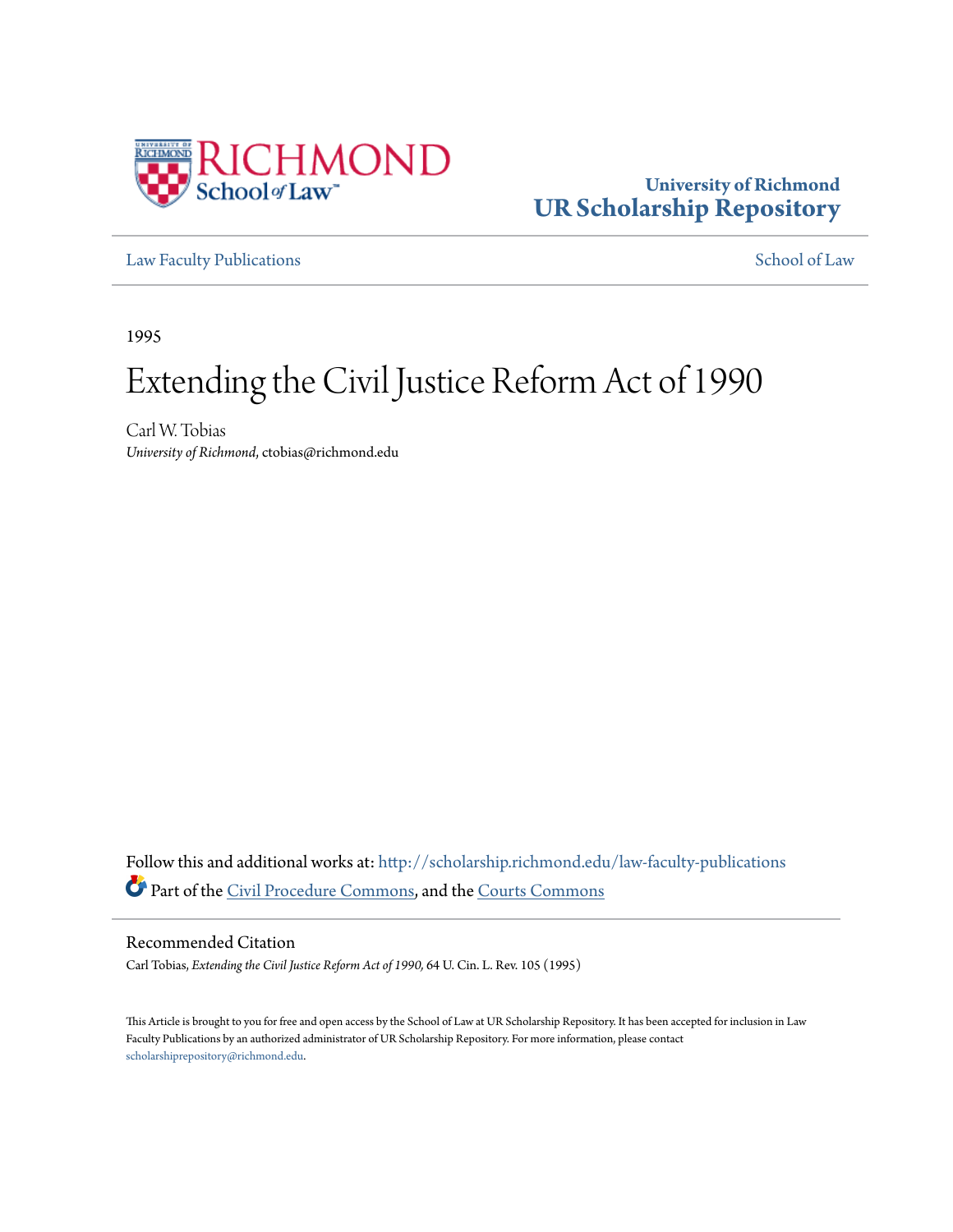# **ESSAY**

#### **EXTENDING THE CIVIL JUSTICE REFORM ACT OF 1990**

#### *Carl Tobias\**

Several years ago, I admonished those who are responsible for maintaining a uniform, simple system of federal civil procedure to ameliorate the increasing balkanization of that regime, a problem exacerbated by the Civil Justice Reform Act (CJRA) of 1990.<sup>1</sup> More recently, I urged Congress to recalibrate the legislation.<sup>2</sup> The CJRA encouraged unprecedented introspection in all ninety-four federal district courts, leading to experimentation with procedures that were intended to reduce expense and delay in civil litigation. Despite my cogent suggestions for extending the deadline for the CJRA's implementation, Congress completely ignored that brilliant advice. By some oversight, Congress not only failed to call me as a witness, but also neglected to schedule a hearing regarding this matter.<sup>8</sup>

I was recently vindicated, however, when Congress passed the Judicial Amendments Act of 1994 and adopted concepts that were central to my recommendations. I had asserted that the CJRA's major purposes could not be achieved in the time prescribed, threatening the legislation's efficacious implementation, and thus, I proposed that Congress postpone several statutory deadlines.• Congress actually subscribed to my ideas in the Judicial Amendments Act. A significant component of the new legislation extends for one year the mid-1995 date when the RAND Corporation, which is studying ten pilot districts' experimentation with cost and delay reduction procedures, must submit its conclusions to the Judicial Conference of the United States.<sup>5</sup>

3. Apologies again to Professor John Hart Ely. *See* Tobias, *supra* note 2, at 115 n.2.

<sup>\*</sup> Professor of Law, University of Montana. I wish to thank Peggy Sanner for valuable suggestions, Cecelia Palmer and Charlotte Wilmerton for processing this piece, and the Harris Trust for generous, continuing support. Errors that remain are mine.

<sup>1.</sup> *See* Carl Tobias, *Civil justice Reform and the Balkanization of Federal Civil Procedure,* 24 ARIZ. ST. L.]. 1393, 1427 (1992).

<sup>2.</sup> Carl Tobias, *Recalibrating the Civil Justice Reform Act of 1990,* 30 HARV. *].* ON LEGIS. 115, 127-33 (1993).

<sup>4.</sup> *See* Tobias, *supra* note 2, at 128-32.

<sup>5.</sup> *See* Judicial Amendments Act of 1994, Pub. L. No. 103-420, 108 Stat. 4345 (1994). Section two of the statute extends the authorization of the Judiciary Automation Fund for three years, while section three extends authorization for court-annexed arbitration in twenty districts until the end of 1997. *See id.* §§ 2-3.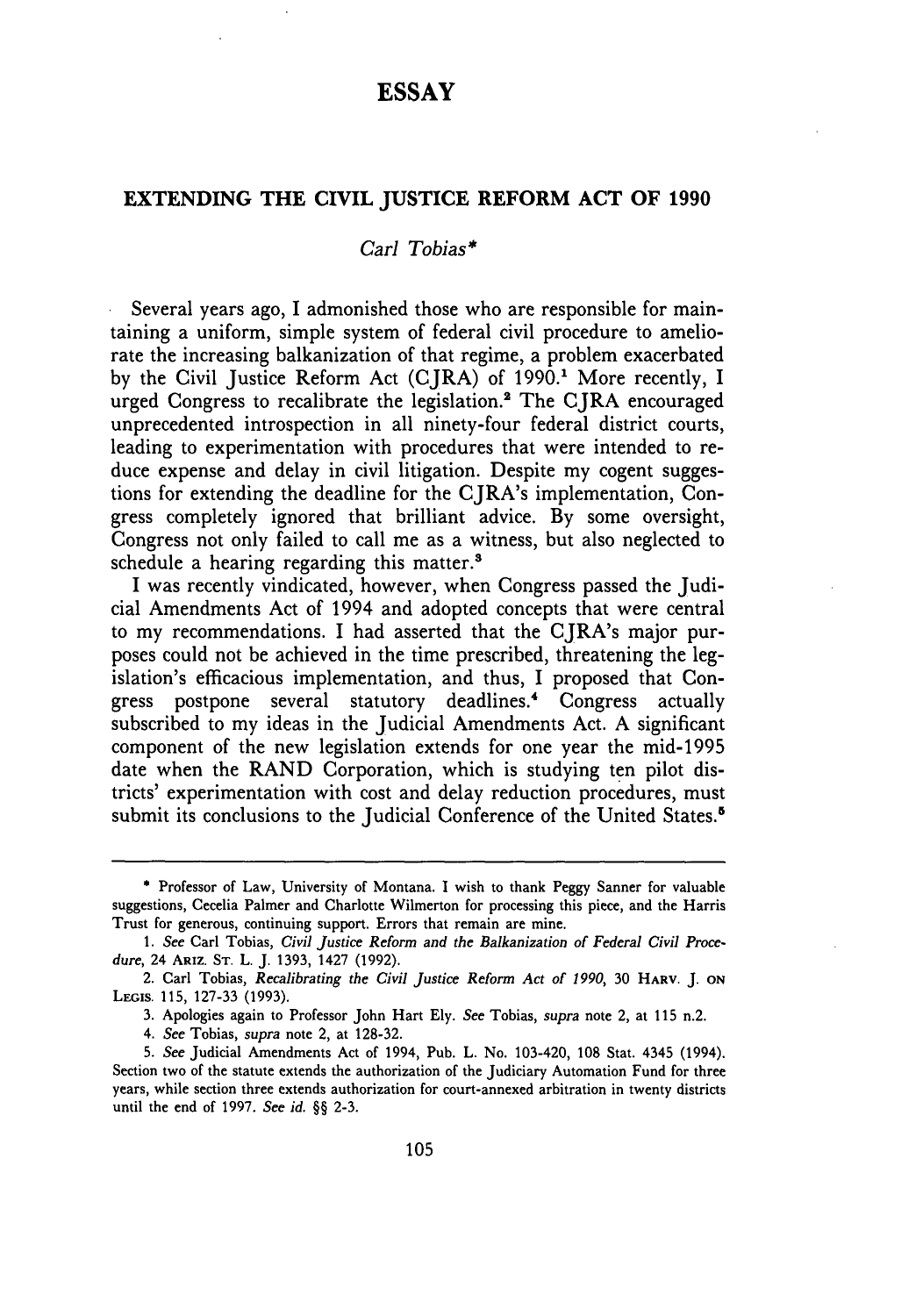Numerous compelling arguments supported congressional postponement of this deadline. Most importantly, the RAND Corporation can now capture much additional data, which are critical to assessing accurately the procedures' effectiveness in decreasing expense and delay, thereby increasing the value of the innovative civil justice reform effort. Particularly significant, the extension will facilitate RAND's collection, evaluation, and synthesis of considerably more information on the cohort of cases that impose the greatest cost . and delay and, therefore, enhance understanding of the procedures' efficacy in expeditiously concluding that litigation which is the most difficult to resolve.

In short, the one-year extension of the statutory deadline could substantially increase the worth of this novel national experiment with expense and delay reduction procedures, even though the modification might seem relatively insignificant. The above factors mean that the section of the Judicial Amendments Act of 1994 that postpones the deadline for completing the study of the pilot districts warrants analysis. This essay undertakes that effort. The paper initially explores the developments that prompted Congress to pass legislation extending the deadline. I first examine the RAND Corporation's empirical assessment in the ten pilot districts and ascertain that the company's compliance with the mid-1995 date on which it was to have submitted the study would have precluded assembling, evaluating, and synthesizing considerable instructive material. The essay concomitantly analyzes the genesis of this problem and finds that several phenomena, such as some pilot districts' delayed implementation of civil justice reform, led to the complication but that RAND had no responsibility for, and was unable to affect, the difficulty.

I next briefly evaluate the 1994 statute's provisions. The paper then assesses whether Congress should have granted the extension by examining the advantages and disadvantages that will probably attend postponement. I ascertain that the benefits will be much greater than the detriments, most of which are comparatively unimportant or appear amenable to amelioration. The essay thus finds that the congressional decision to extend the deadline was appropriate. I conclude with several suggestions for efficaciously implementing the postponement that the 1994 Judicial Amendments Act affords.

# l. DEVELOPMENTS LEADING TO PASSAGE OF THE JUDICIAL AMENDMENTS ACT

# *A. CJRA Statutory Requirements*

The Civil Justice Reform Act of 1990 required the Judicial Confer-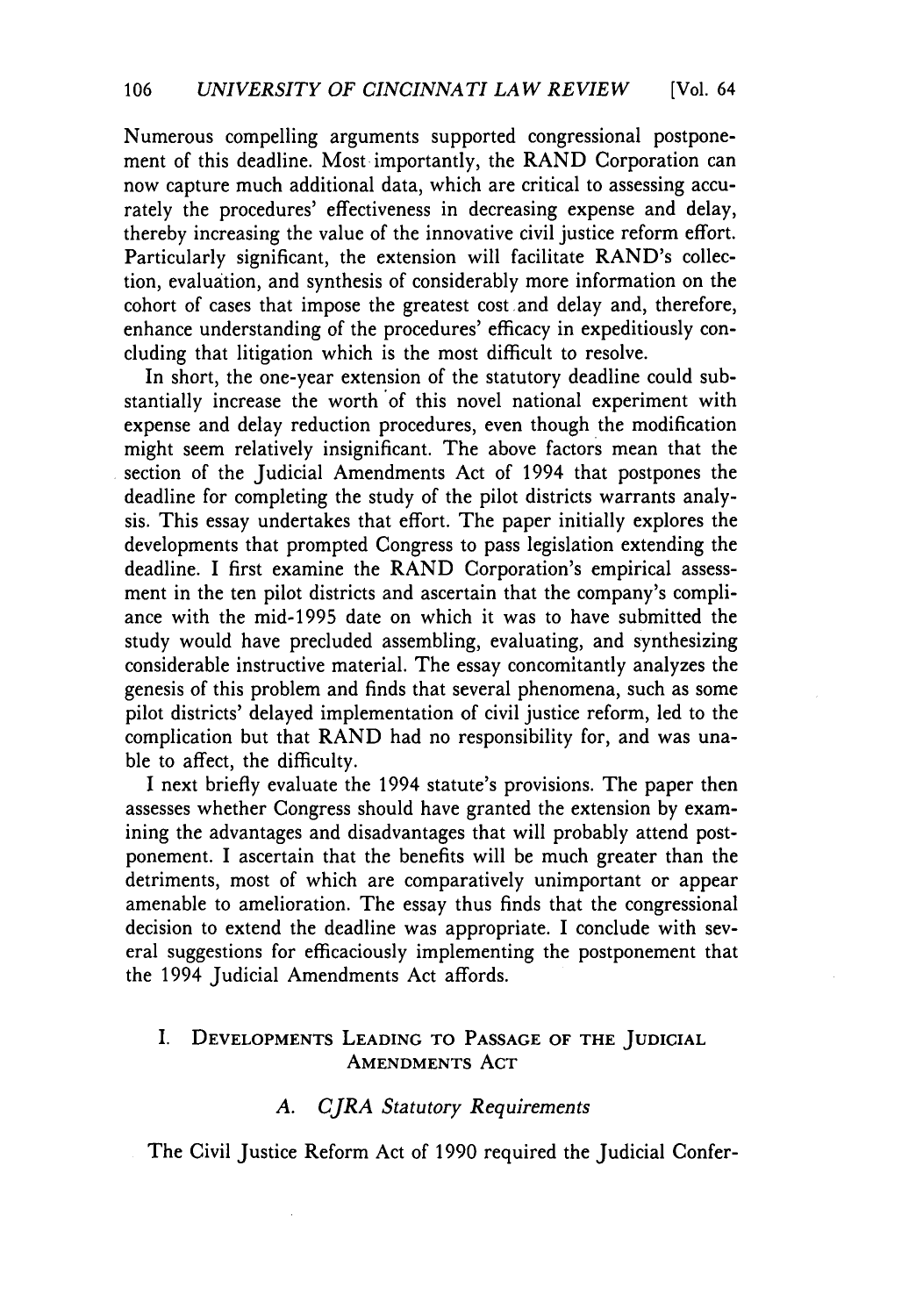ence to select ten pilot districts, at least five of which must encompass metropolitan areas.<sup>6</sup> The legislation mandated that, not later than December 31, 1991, the pilot districts adopt six statutorily-prescribed principles and guidelines of litigation management and cost and delay reduction; the pilot districts were to experiment with those procedures for three years.<sup>7</sup>

The Act commanded that by December 31, 1995 the Judicial Conference submit a report on the pilot program, including an analysis of how much the principles and guidelines decreased expense and delay, to the Judiciary Committees of the Senate and of the House of Representatives.<sup>8</sup> The legislation required that the Conference consider these results in light of the effect on cost and delay in ten comparable districts that had discretion to promulgate and apply the principles and guidelines enumerated in the CJRA.9 This comparison was to be premised on a study performed by an "independent organization with expertise in the area of federal court management."<sup>10</sup> After soliciting proposals, the Judicial Conference selected the RAND Corporation, an entity that possesses substantial multidisciplinary experience in civil justice research, having conducted numerous evaluations of federal and state court procedures and operations.<sup>11</sup> The Judicial Conference requested that the RAND Corporation submit the results of its study by the middle of 1995, so that the Conference would have sufficient time to prepare its report for Congress.<sup>12</sup>

The CJRA provided that the Conference's report recommend "whether some or all district courts should be required to include" in their civil justice plans the prescribed six principles and guidelines.<sup>18</sup> If the Judicial Conference suggests that some or all districts adopt the procedures, the Conference must initiate Federal Rule revision to implement this recommendation. 14 Were the Judicial Conference to reject the pilot program's expansion, the Conference must "identify alterna-

- 12. See *id.* at 4; see *also supra* note 8 and accompanying text.
- 13. Judicial Improvements Act of 1990, § 105(c)(2)(A).
- 14. Judicial Improvements Act of 1990, § 105(c)(2)(B).

<sup>6.</sup> See Judicial Improvements Act of 1990, Pub. L. No. 101-650, 104 Stat. 5089, § 105(b)(2), 28 U.S.C. § 471 notes (1988 & Supp. V 1993).

<sup>7.</sup> See *id.* § 105(b); see *also* 28 U.S.C. § 473(a) (1988 & Supp. V 1993) (prescribing principles and guidelines principally governing case management, discovery and ADR).

<sup>8.</sup> See Judicial Improvements Act of 1990, § 105(c)(1).

<sup>9.</sup> See *id.* 

<sup>10.</sup> *Id.* 

<sup>11.</sup> See Memorandum of RAND Corporation, Terry Dunworth & James Kakalik, *Summary of Research* Design *for Evaluation of the Pilot Program of the Civil Justice Reform Act of 1990* ii, 29-30 (March 18, 1994) (on file with the *University of Cincinnati Law Review)*  [hereinafter *Summary].*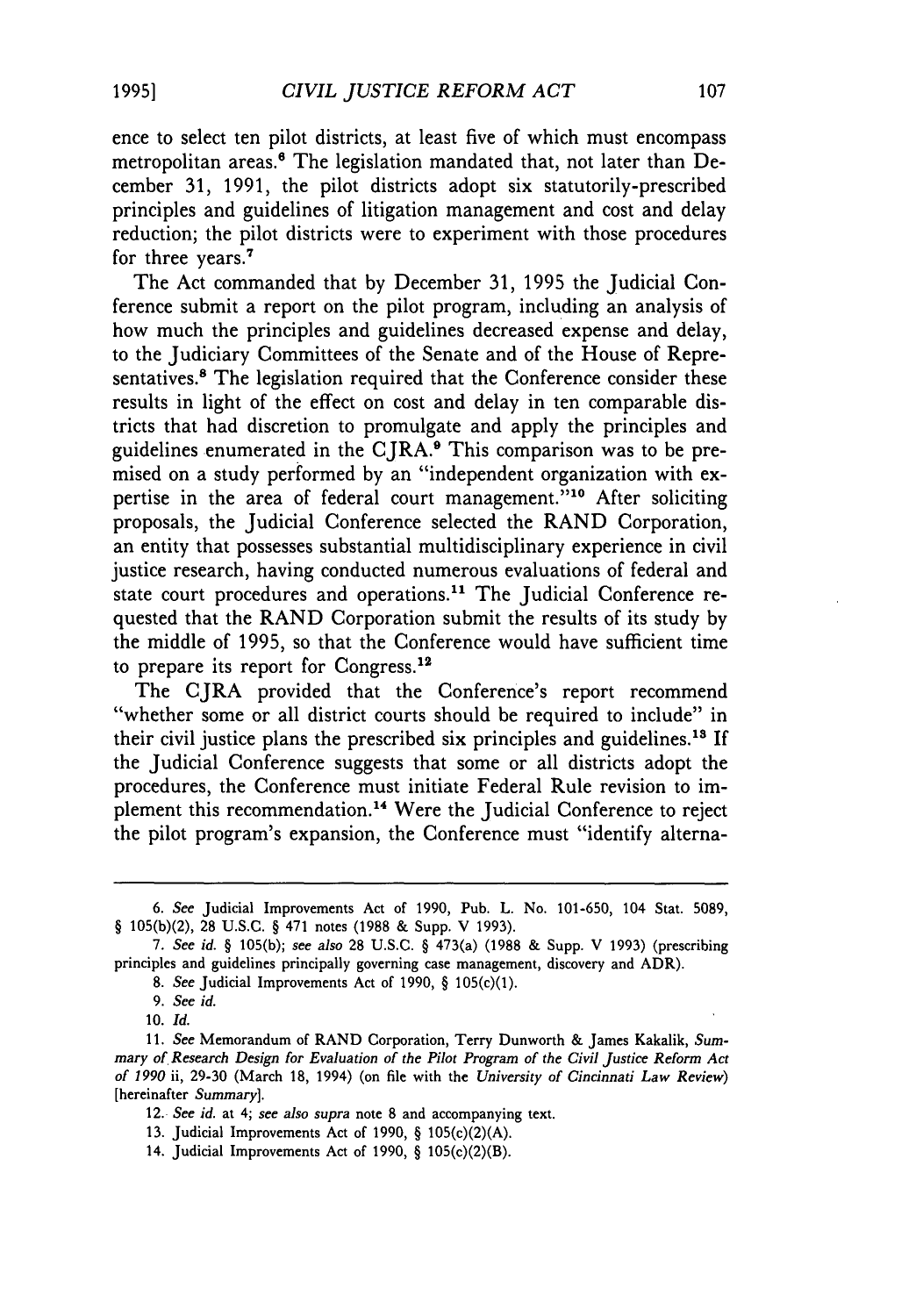tive, more effective cost and delay reduction programs that should be implemented in light of its" report's findings and may commence Federal Rule amendment to effectuate the suggestion.<sup>15</sup>

The Judicial Conference delegated most of these statutorily-assigned responsibilities to the United States Judicial Conference Committee on Court Administration and Case Management. That Committee's initial chair was Robert Parker, then-Chief Judge for the Eastern District of Texas, and the Committee's present chair is Ann Claire Williams, District Judge for the Northern District of Illinois.<sup>16</sup>

Designation of the ten pilot districts was the first action taken by the Committee that is relevant to the issues treated in this essay. The only requirement that the CJRA imposed on the Conference was that at least five of the courts chosen be districts "encompassing metropolitan areas."<sup>17</sup> The Conference Committee relied on several factors-such as filing volume, caseload type, and the relative speed with which districts resolved lawsuits-in selecting the Southern District of California, the District of Delaware, the Northern District of Georgia, the Southern District of New York, the Western District of Oklahoma, the Eastern District of Pennsylvania, the Western District of Tennessee, the Southern District of Texas, the District of Utah, and the Eastern District of Wisconsin. 18

The Conference principally depended on workload per judge, district size, the quantity of civil and criminal filings, and the disposition time in civil litigation, as elements for comparing pilot and comparison districts. Furthermore, the Conference consulted recommendations made by RAND in choosing the ten comparison districts.<sup>19</sup> These are the District of Arizona, the Central District of California, the Northern District of Florida, the Northern District of Illinois, the Northern District of Indiana, the Eastern District of Kentucky, the Western District of Kentucky, the District of Maryland, the Eastern District of New York, and the Middle District of Pennsylvania.20

<sup>15.</sup> Judicial Improvements Act of 1990, § 105(c)(2)(C).

<sup>16.</sup> President Clinton recently appointed Judge Parker to the United States Court of Appeals for the Fifth Circuit. See *Judicial Milestones,* THE THIRD BRANCH, (Admin. Office of the U.S. Courts, Wash., D.C.) Aug. 1994, at 8. Judge Williams became chair of the Committee in October 1993. See *Chief Justice Names Judicial Conference Committee Chairs,* THE THIRD BRANCH (Admin. Office of the U.S. Courts, Wash., D.C.) Aug. 1993, at 4-5.

<sup>17.</sup> See Judicial Improvements Act of 1990, § 105(b)(2).

<sup>18.</sup> See Memorandum from the RAND Institute for Civil Justice to the Judicial Conference of the United States, Terence Dunworth & James S. Kakalik, *Preliminary Observations on Implementation of the Pilot Program of the Civil Justice Reform Act of 1990 5 (June, 1994)* (on file with the *University of Cincinnati Law Review)* [hereinafter *Preliminary Observations).* 

<sup>19.</sup> See *id.;* see *also Summary, supra* note 11, at 9-12.

<sup>20.</sup> See *Preliminary Observations, supra* note 18, at 5.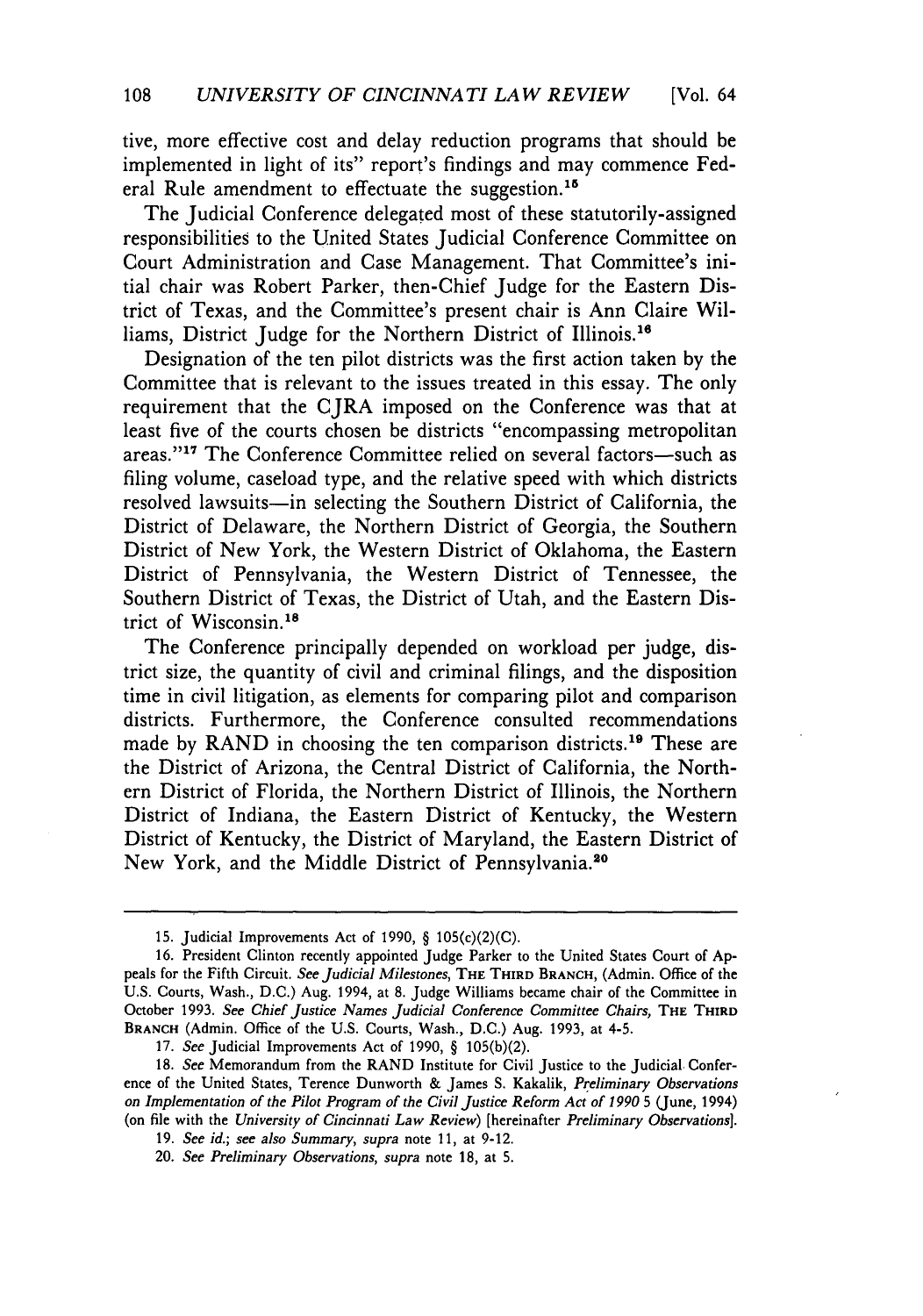#### *B. The RAND Corporation's Efforts*

The RAND Corporation expeditiously and systematically undertook its study of the pilot program.<sup>21</sup> RAND commenced research in September 1991, and the company concentrated on refining its particular research design and on assisting the Judicial Conference in designating the comparison districts during the initial half-year.<sup>22</sup> RAND refined the survey questionnaires that it planned to send judges, lawyers, and litigants and prepared to field test the questionnaires throughout this six-month period and thereafter.<sup>23</sup> RAND researchers also met with judicial officers and court personnel in each of the twenty pilot and comparison districts to explain the project and to solicit their cooperation. 24

Detailed collection of data began in 1992 and was scheduled to continue until December 1994.<sup>25</sup> RAND first chose a stratified random sample of 250 cases from lawsuits that terminated in each of the twenty districts in 1991. RAND then selected a similar sample of cases to which courts applied civil justice reform procedures, beginning with litigation filed during 1992 and 1993.

RAND explained that it was unable to commence this component of the study earlier because a number of pilot districts had not completely implemented procedures in civil justice expense and delay reduction plans until "well into" 1992, even though all of these courts did satisfy the December 31, 1991 statutory deadline for adopting plans.<sup>26</sup> RAND proffered several reasons for delayed effectuation, and my work and the research of other observers confirm RAND's explanations.

Numerous districts decided to include civil justice reform requirements in their local rules, which was an advisable practice because it

22. See *Supplemental, supra* note 21, at 4.

23. See *id.;* see *also Preliminary Observations, supra* note 18, at 19-20 (discussing questionnaires).

24. See *Summary, supra* note 11, at 14-15.

25. I rely substantially in this paragraph on *Preliminary Observations, supra* note 18, at 19-21; *Supplemental, supra* note 21, at 4.

<sup>21.</sup> I rely substantially in this subsection on *Preliminary Observations, supra* note 18; Memorandum of RAND Corporation, Terry Dunworth & James Kakalik, *Supplemental* De*tailed Evaluation of Selected ADR Programs in Selected CJRA Pilot and Comparison Districts, Summary of Research Design* (October 16, 1992) (on file with the *University of Cincinnati Law Review)* [hereinafter *Supplemental],* and interviews with RAND and its personnel, employees of the Administrative Office of the U.S. Courts, and others familiar with the RAND effort.

<sup>26.</sup> See *Preliminary Observations, supra* note 18, at 21 (providing RAND's explanation); see *also* Carl Tobias, *judicial Oversight of Civil Justice Reform,* 140 F.R.D. 49, 56 (1992) (listing all pilot districts' satisfaction of the deadline); *supra* note 7 and accompanying text.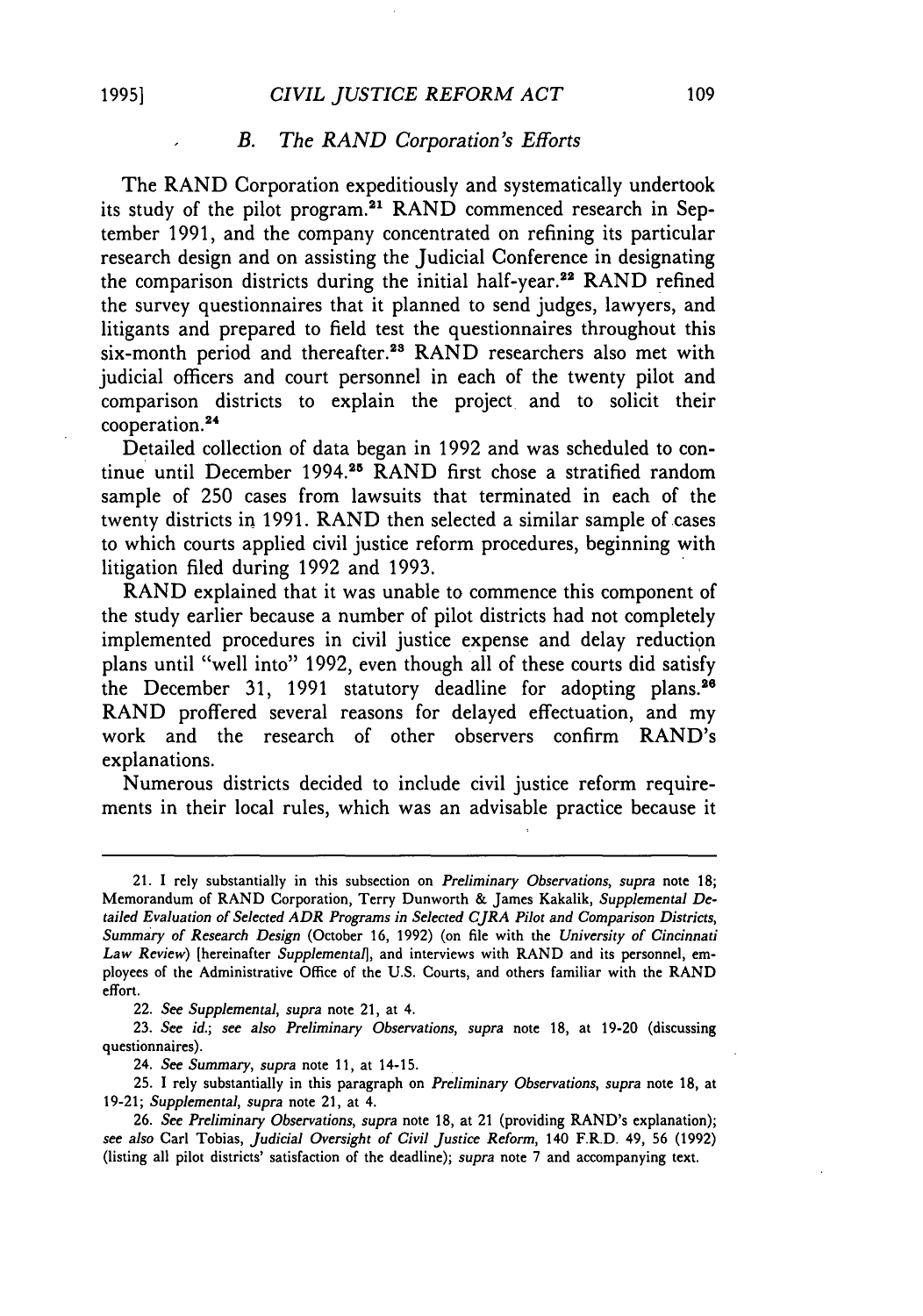facilitated the access of lawyers and litigants to applicable procedures.<sup>27</sup> Such inclusion meant that the courts had to publish the proposed procedural changes, solicit and consider public input on the proposals, modify them as indicated, formally promulgate the new or amended local rules, and notify the bar and the public that the procedures had become effective.<sup>28</sup>

A number of districts encountered complications in implementing new procedural requirements. Illustrative is the "difficulty involved in instituting a formally structured [Alternative Dispute Resolution] ADR plan, which requires developing detailed procedures and forms, selecting and certifying ADR providers and informing and educating members of the bar about the new program."<sup>29</sup> Even some courts that did not experience these types of problems discovered that elaborating and effectuating the specifics of new procedures and policies consumed considerably more time than Congress or the federal bench had contemplated.<sup>30</sup>

RAND planned to track the 5,000 cases being treated with CJRA procedures through final disposition or for as long as the statutorilyimposed deadlines permitted.<sup>31</sup> RAND acknowledged that the median time for resolving private civil lawsuits has been approximately nine months, although courts require much longer to dispose of numerous cases.<sup>32</sup> RAND's assertions that civil justice reform procedures may substantially reduce cost and delay in those lawsuits that presently consume the greatest time to process and that probably are most expensive led it to oversample this group of cases and to state that it must

<sup>27.</sup> See Carl Tobias, *Improving the 1988 and 1990 Judicial Improvements Acts,* 46 STAN. L. REV. 1587, 1623 (1994). See *generally* David S. Day & Margo R. Tschetter, *The Local Rule Revision Project: The South Dakota Experience,* 38 S.D. L. REV. 500 (1993) (examining the Uniform Local Rule Revision process in the District of South Dakota as an example of beneficial experimentation).

<sup>28.</sup> See 28 U.S.C. §§ 2071, 2077 (1988 & Supp. V 1993); see *also Preliminary Observations, supra* note 18, at 28. For example, compliance with these procedural requirements meant that the Montana District's civil justice expense and delay reduction plan only became effective on April 1, 1992. See Carl Tobias, *Civil Justice Planning in the Montana Federal District,* 53 MONT. L. REV. 239, 239 n.2, 243-244 (1992).

<sup>29.</sup> See *Preliminary Observations, supra* note 18, at 28. For example, institution of an ambitious ADR program in the Western District of Missouri consumed considerable time. *See*  Carl Tobias, *Civil Justice Reform in the Western District of Missouri,* 58 Mo. L. REV. 335, 341-42 (1993).

<sup>30.</sup> Quite a few districts also had to expend time employing and training new personnel to adopt, implement, and evaluate the reform procedures. Indeed, as late as June 1994, RAND found that there were "even a few circumstances under which some plan provisions have still not yet been implemented." *Preliminary Observations, supra* note 18, at 28.

<sup>31.</sup> *Preliminary Observations, supra* note 18, at 21.

<sup>32.</sup> *Preliminary Observations, supra* note 18, at 21; *Supplemental, supra* note 21, at 4.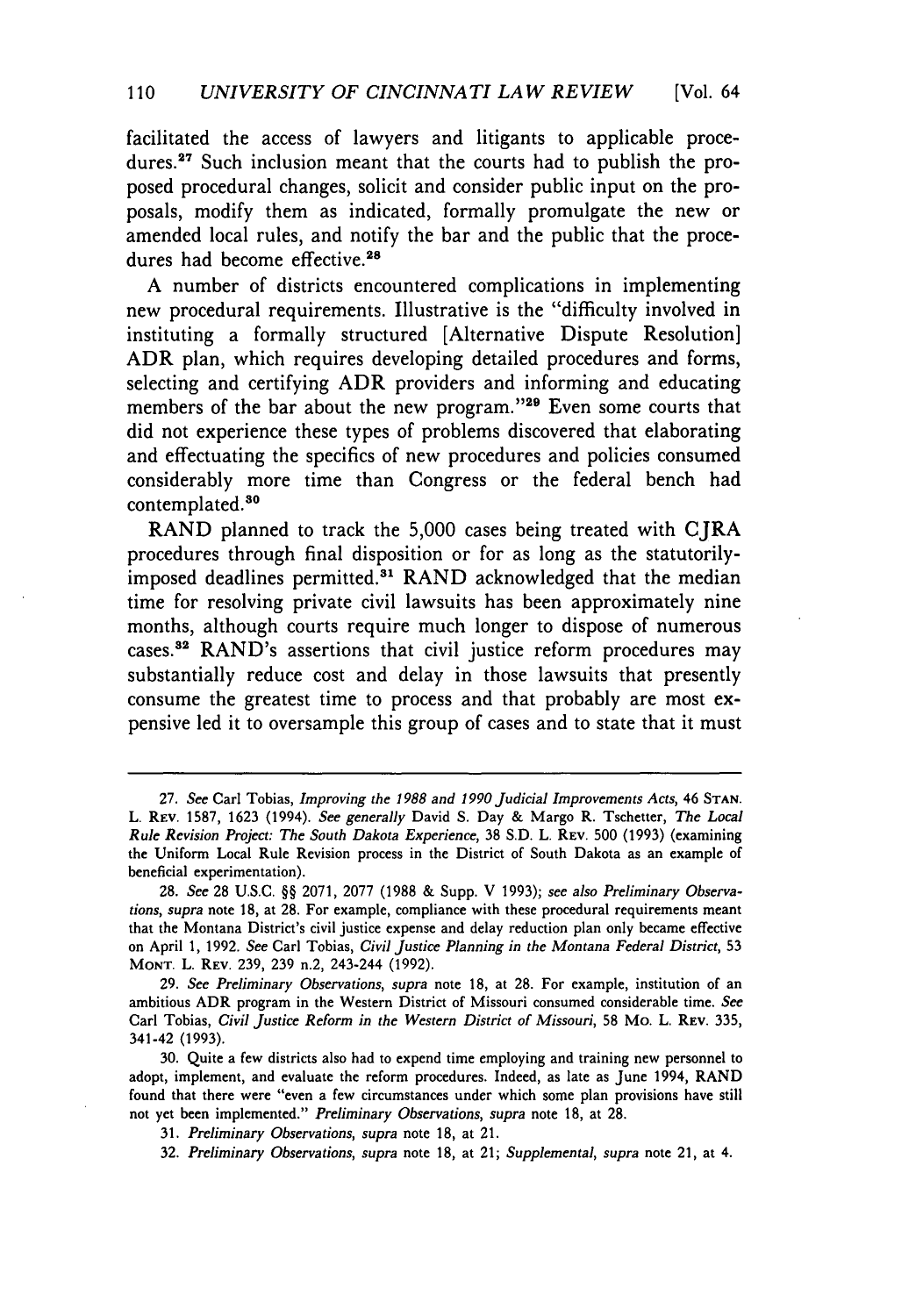The RAND Corporation's early prognostication proved to be correct. By 1994, it became clear that an important percentage of the cases that RAND was tracking would not be completed in time to permit their inclusion in the RAND study. The Administrative Office of the United States Courts, one research and data collection component of the federal courts that has significant responsibility for helping to implement and evaluate the CJRA, requested that RAND compile a report thoroughly explaining this problem.<sup>35</sup>

RAND relied upon the districts' histories of resolving litigation over the last two decades and projected into the future by case types.<sup>36</sup> Were it to mainta'in the original schedule, RAND found that the average percentage of lawsuits which would remain unresolved when its study was scheduled to end would be twenty percent, a number of districts would have greater than thirty percent, and the loss of some specific categories of litigation would exceed forty percent.<sup>37</sup> The above percentages were not uniformly distributed either across districts or case types. 38 It is important to emphasize that many of these suits are the very ones that require the greatest time and resources to conclude and on which civil justice reform procedures could have the most profound effects.

When Judge Williams read the report that the Administrative Office asked RAND to compile, she found that an extension was clearly warranted and desirable. In the spring of 1994, Judge Williams wrote Senator Joseph Biden, Chair of the Senate Judiciary Committee and the CJRA's principal proponent, suggesting the propriety of postponement.<sup>39</sup> This correspondence, however, elicited no written response,  $\bar{\Sigma}$ 

<sup>33.</sup> *Preliminary Observations, supra* note 18, at 21; *Supplemental, supra* note 21, at 4. RAND asserted that, over the three-year time, experience will probably lead districts to improve and modify policies and that it would be important to reflect those improvements in the report to Congress. *Supplemental, supra* note 21, at 4.

<sup>34.</sup> *Preliminary Observations, supra* note 18, at 21.

<sup>35.</sup> This assertion is premised on conversations with RAND personnel, Administrative Office employees, and other individuals who are knowledgeable about civil justice reform.

<sup>36.</sup> Telephone Interview with Terence Dunworth, Principal Researcher, RAND Corporation (July 11, 1994) [hereinafter Telephone Interview].

<sup>37.</sup> *Id.* 

<sup>38.</sup> For instance, the Eastern District of Pennsylvania, which quickly instituted its reform effort, is projected to have only a three percent loss. Telephone Interview, *supra* note 36.

<sup>39.</sup> Letter from Ann Claire Williams, U.S. District Judge, Northern District of Illinois, to Senator Joseph Biden, Chair, Senate Judiciary Committee (Apr. 13, 1994).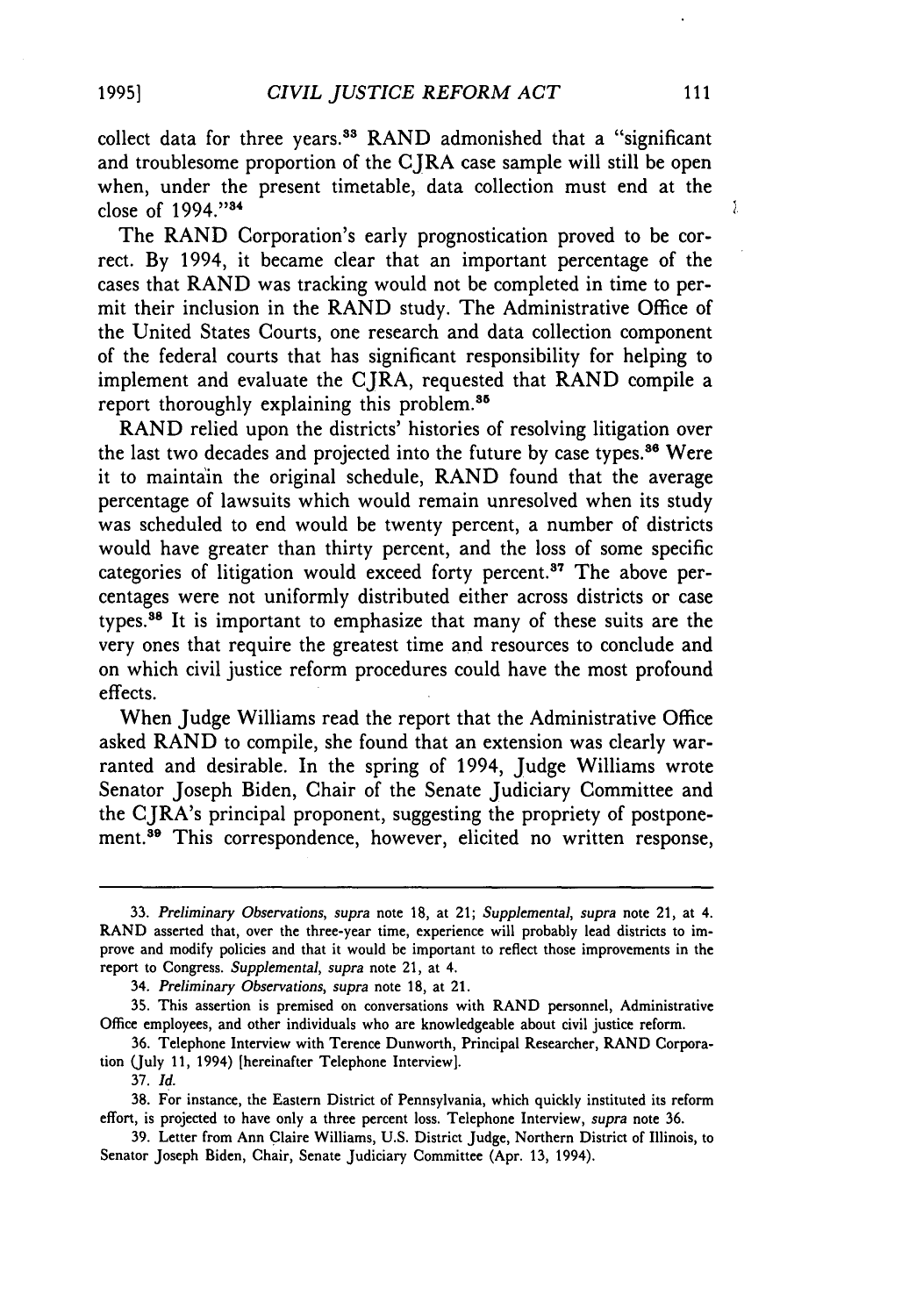even though the Senator's staff began working on possible solutions.<sup>40</sup> When the Case Management Committee met on June 21, 1994, it officially considered the issue for the first time and unanimously voted to request that Congress extend the relevant deadlines.<sup>41</sup>

The Committee asked Judge Williams to write another letter informing Senator Biden of the Committee's action and requesting him to sponsor legislation that would extend those deadlines.<sup>42</sup> The necessity for that correspondence was obviated, however, when it became clear that several prominent members of the Senate Judiciary Committee, including Senator Biden, intended to introduce a bill that would address this matter during the summer of 1994.<sup>48</sup>

#### II. GENESIS OF THE PROBLEM

Several factors apparently explain why so many cases would have remained unresolved when RAND was scheduled to complete its study. One important consideration is that the statute initially provided insufficient time for the litigation in which CJRA procedures were being applied to conclude and for RAND to assemble, analyze, and synthesize all of the relevant data.<sup>44</sup> Earlier experimentation with similar reforms in states, such as California and New Jersey, suggested that the time prescribed in the 1990 legislation for experimentation with procedures and for assessment would probably prove inadequate.<sup>45</sup> This was particularly true of the complex suits, which require the greatest money and time to resolve and for which RAND oversampled, even though these cases are critical to the most accurate evaluation of the efficacy of civil justice reform procedures.

Another significant factor was numerous pilot districts' delay in fully instituting expense and delay reduction procedures for reasons recounted above, such as the need to promulgate new local rules.<sup>46</sup> Some-

<sup>40.</sup> Telephone Interview with Sean Moylan, Counsel, United States Senate Judiciary Committee (July 11, 1994).

<sup>41.</sup> This is premised on telephone interviews with several individuals who are familiar with that meeting.

<sup>42.</sup> This is premised on telephone interviews with several individuals who are familiar with that meeting.

<sup>43.</sup> *See* S. 2407, 103d Cong., 2d Sess. (1994); *see also infra* notes 48-51 and accompanying text.

<sup>44.</sup> Telephone interview, *supra* note 36; *see also* TERENCE DUNWORTH & NICHOLAS M. PACE, RAND CORPORATION, STATISTICAL OVERVIEW OF CIVIL LITIGATION IN THE FED-ERAL COURTS (1990); *supra* notes 7-8 and accompanying text.

<sup>45.</sup> This assertion is premised on telephone interviews with numerous individuals who are knowledgeable about federal and state civil justice reform efforts.

<sup>46.</sup> *See supra* notes 26-27 and accompanying text.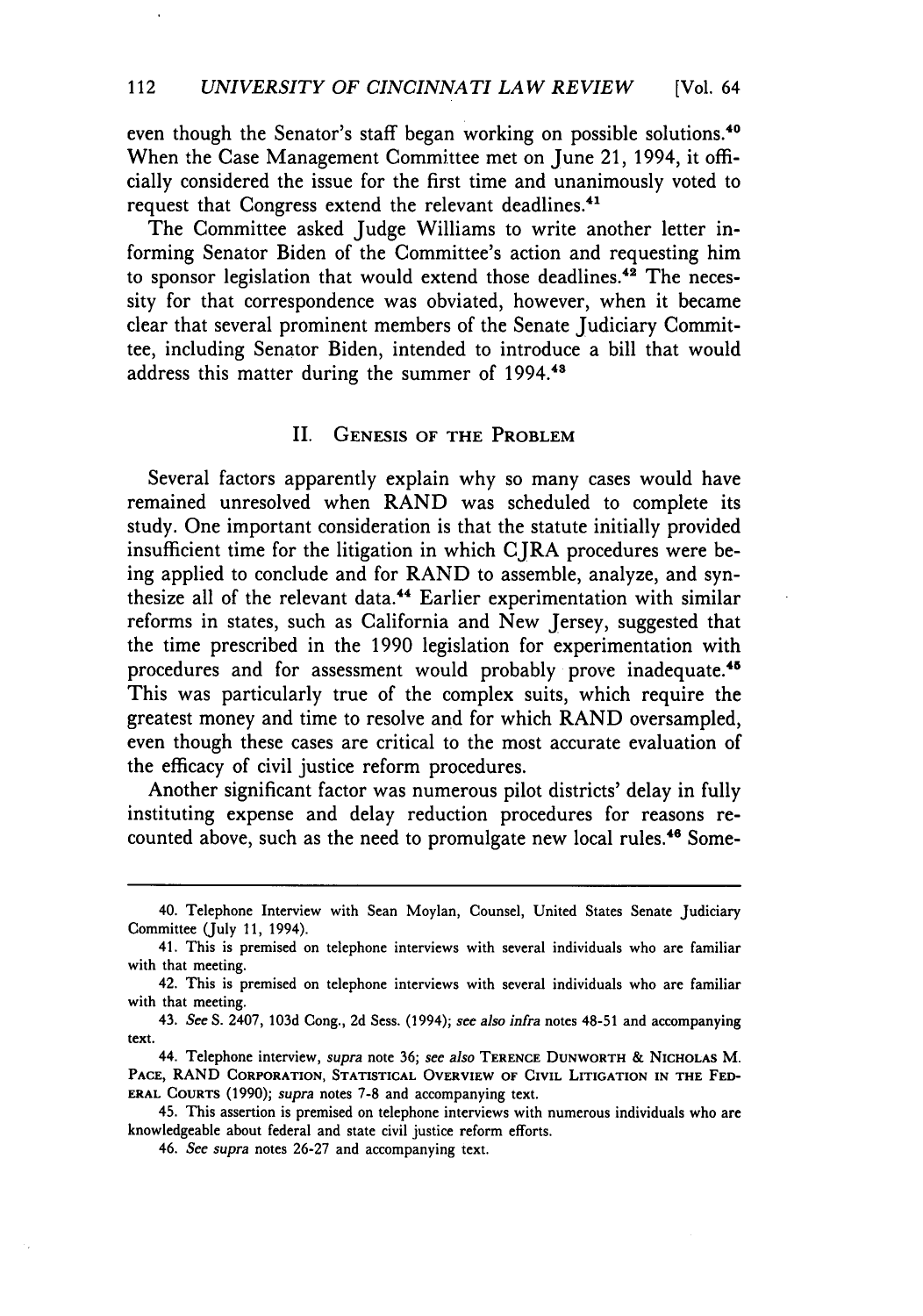what slow implementation meant that districts failed to apply procedures immediately upon the adoption of civil justice plans, that RAND could not begin selecting all relevant suits for tracking on January 1, 1992, that a number of suits designated were filed throughout 1992, and that some of the litigation chosen was instituted as late as 1993.<sup>47</sup> Delayed effectuation also explains why so many lawsuits would have terminated after the study's scheduled completion date.

It is clear, however, that RAND had no responsibility for, and could have done little to affect, the problems that arose. The Judicial Conference selected RAND to conduct the study many months after Congress passed the CJRA, so that RAND obviously did not participate in the decisionmaking that established the statutory deadlines. RAND was similarly uninvolved in, and unable to influence, the delays that pilot districts experienced when implementing civil justice reform.

The RAND Corporation apparently did all that it could to comply with the legislative deadline. As soon as the Judicial Conference chose RAND to perform the assessment, the company promptly and effectively instituted the study. Since the evaluation's initiation, RAND seems to have done all possible to conduct the analysis expeditiously and effectively.

# Ill. THE JUDICIAL AMENDMENTS ACT

The specific statutory section that provides the extension warrants relatively limited treatment here because the provision is rather terse and straightforward and its passage was relatively uncontroversial. Five members of the Senate Judiciary Committee introduced the Judicial Amendments Act of 1994 on August 18, while Congress was battling over the crime bill, health care reform, and rushing toward its Labor Day recess.<sup>48</sup> Senator Joseph Biden (D-Del.), Committee Chair, Senator Howell Heflin (D-Ala.), Courts Subcommittee Chair, and Senators Charles Grassley (R-lowa), Orrin Hatch (R-Utah) and Arlen Specter (R-Pa.), ranking minority members of the Committee, sponsored the legislation which passed that day and was sent to the House of Representatives.<sup>49</sup>

On October 7, the House enacted the bill as received following political machinations in which prominent members of the House Judiciary Committee attempted to insert provisions, governing topics such as au-

<sup>47.</sup> Telephone interview, *supra* note 36.

<sup>48.</sup> *See* S. 2407, 103d Cong., 2d Sess. (1994); *see also* 140 CONG. REC. S12104 (1994).

<sup>49.</sup> *See* 140 CoNG. REC. S12104, S12106 (1994) (statement of Senator Grassley); Judicial Amendments Act of 1994, 140 CONG. REC. H11,295-96 (1994).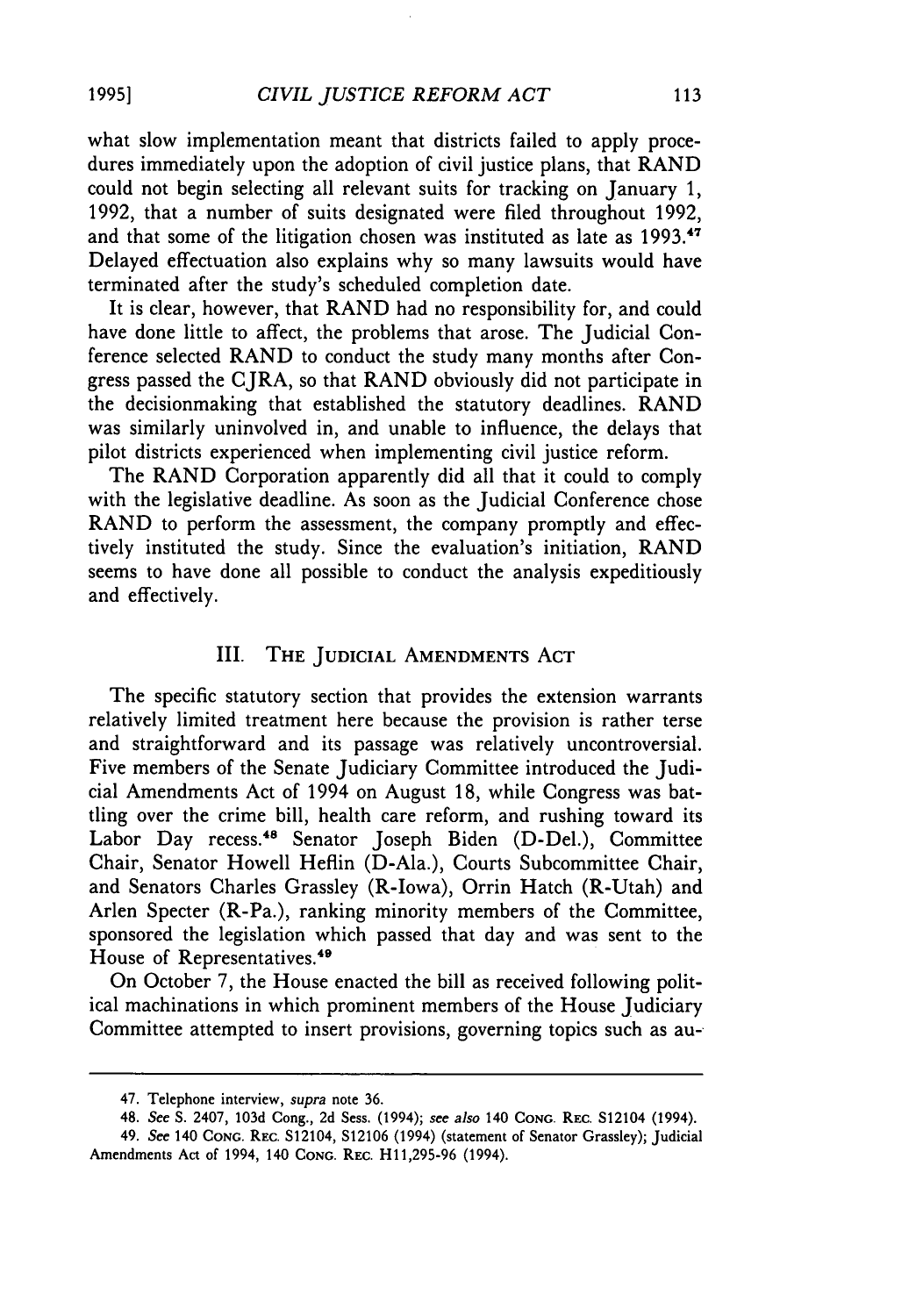thorization to build additional federal courthouses, that they favored.<sup>50</sup> At the eleventh hour, common sense apparently prevailed, and Congress passed this measure extending three programs that are important to the operations of the federal courts.<sup>51</sup>

The legislation simply postpones for one year the date on which the Judicial Conference must report to Congress. This means that RAND has an additional year in which to complete its study and tender the results to the Conference. The ten pilot and ten comparison districts, therefore, must retain and continue applying the six principles and guidelines for another year, while lawyers and parties litigating in those courts must continue complying with those requirements. The twenty districts must also continue working with RAND to facilitate its evaluation of these procedures.

# IV. BENEFITS AND DISADVANTAGES OF EXTENDING THE STATUTORY DEADLINE

# A *Benefits*

Many important advantages will accrue from extension of the statutory deadline. Most significant will be the ability to capture considerably more data, which leads to more accurate determinations about precisely how much specific procedures reduce expense or delay and provides better information on which to base policy decisions regarding the mechanisms' application. These factors are especially true of the cases that are most protracted and expensive and of the procedures that ostensibly have the largest potential to save money or time in those lawsuits.

Postponing the deadline is apparently preferable for nearly all individuals, interests, and institutions-including Congress and federal court judges, lawyers, and litigants who have participated in the civil justice reform enterprise to date and who will be involved in future efforts to improve federal civil litigation. Practically everyone, including proponents and critics of the Act and its implementation, will profit from having the maximum available valid data on the principles and guidelines and their ability to decrease cost and delay.

It would also be wasteful, having devoted such substantial energy,

<sup>50.</sup> *See* 140 CoNG. REC. Hll,295, 11,296 (daily ed. Oct. 7, 1994). This information is premised on conversations with individuals who are familiar with the developments that transpired.

<sup>51.</sup> *See* Judicial Amendments Act of 1994, Pub. L. No. 103-420, 108 Stat. 4345 (1994); *see also supra* note 5.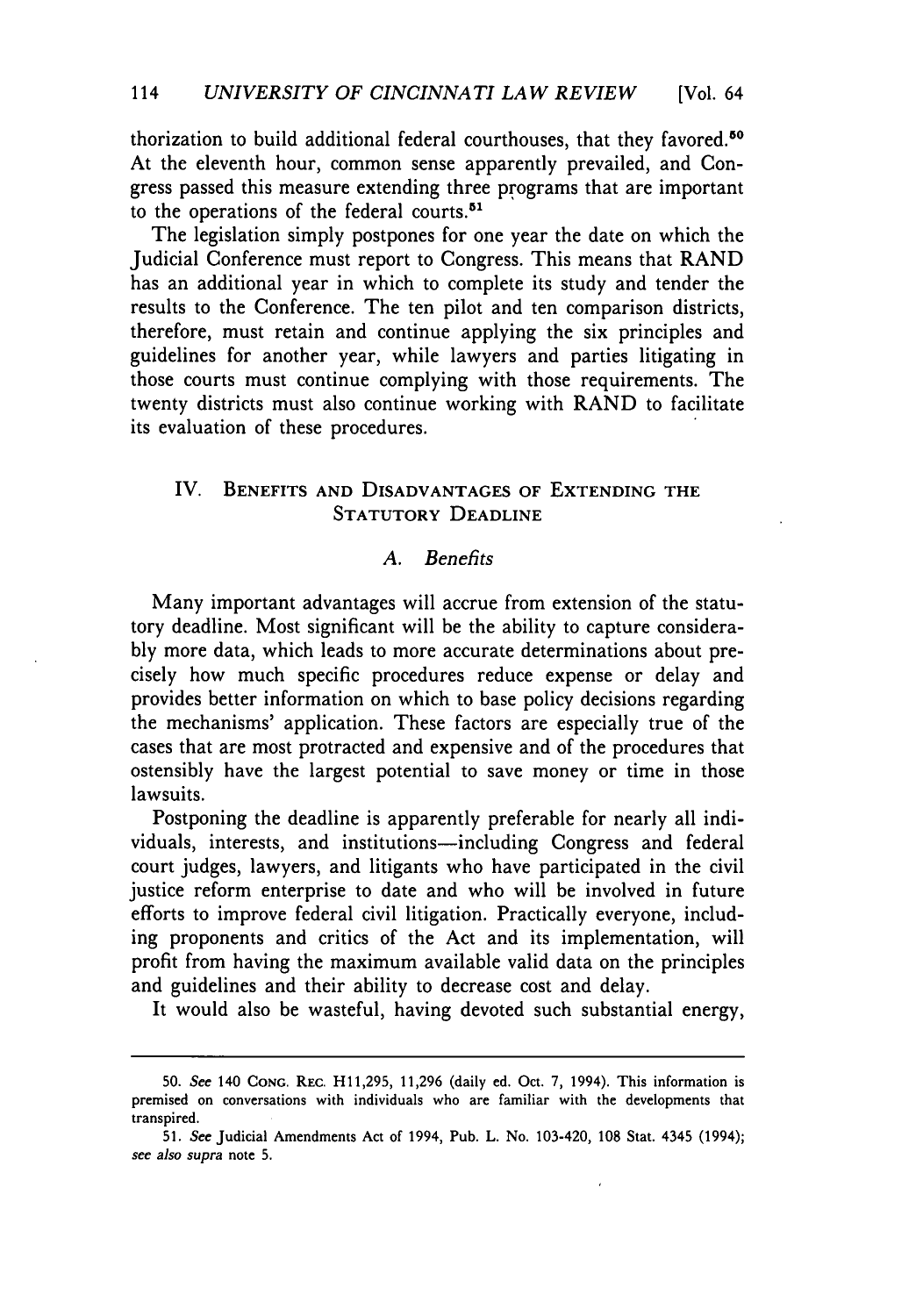time, and resources to experimentation thus far, to not capture a significantly greater quantity of, and more accurate, information. Indeed, one important reason why so much controversy attended the CJRA's passage was that no one possessed sufficient data on specific procedures and their effectiveness in limiting expense or delay to justify national application. The failure to continue experimentation with, and evaluation of, the principles and guidelines for another year risks reverting to the earlier situation in which inadequate information was available about the efficacy of particular measures to warrant reliance on them.

Extension of the deadline seems evenhanded in numerous other ways. It now appears that postponement will simply yield greater data and more accurate assessments of the specific principles and guidelines. Insofar as projections can be made, an extension will not prejudice in any meaningful way the evaluation of procedural efficacy. Moreover, postponement seems unlikely to have much positive or negative impact as between Congress and the federal judiciary, as well as on advocates and opponents of the 1990 legislation and federal court judges, lawyers, and litigants.

Extension will not require that the budget-conscious Congress appropriate additional resources. The only increased cost of RAND's efforts will be a four percent inflationary factor, which the Administrative Office is prepared to absorb out of previously allocated CJRA funds.<sup>52</sup> Postponing the deadline concomitantly effects few changes in the scope of the requirements that the statute imposes on federal districts or the work that the courts agreed to do with RAND. Furthermore, extension jeopardizes no congressional prerogatives regarding civil justice reform. The 1997 date on which the Act is scheduled to sunset means that the postponement will actually afford Congress greater time to plan for the receipt of, and to respond in ways that it deems appropriate to, the RAND study results and the Judicial Conference Report and recommendation.<sup>53</sup>

Extension will also provide some ancillary benefits. For example, it should enable judges, attorneys, and parties to experiment for a longer period with ostensibly effective procedures. Postponement will correspondingly accord the Judicial Conference an opportunity to become even better informed about the reform and to prepare for receipt of the RAND study so that the Conference can tender the most helpful report to Congress. Congress should similarly be able to capitalize on this additional time to increase legislative appreciation of civil justice

<sup>52.</sup> Telephone interview, *supra* note 36.

<sup>53.</sup> *See* Judicial Improvements Act of 1990, Pub. L. No. 101-650, 104 Stat. 5089, § 103(b)(2), 28 U.S.C. § 471 notes (1988 & Supp. V 1993).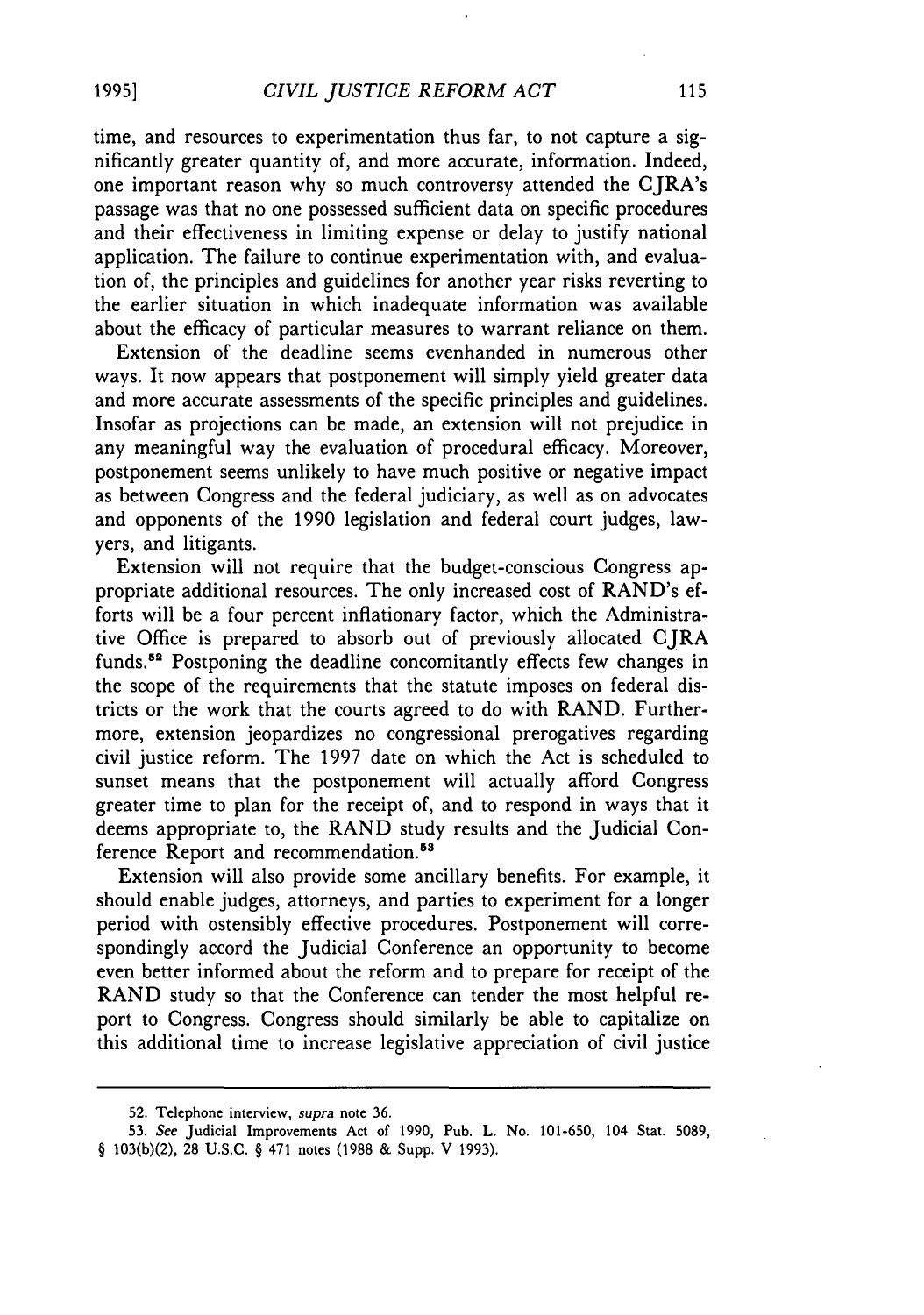reform experimentation and its evaluation and to plan for the RAND analysis and the Judicial Conference report. These congressional endeavors will concomitantly facilitate expeditious, careful consideration of the RAND study and of the Conference report, which assumes peculiar significance in light of the imminent 1997 date on which Congress must decide whether the CJRA will sunset.<sup>54</sup>

# *B. Disadvantages*

The disadvantages that the extension will impose are relatively few in number and rather inconsequential. Furthermore, most are amenable to amelioration. Some pilot and comparison districts may be inconvenienced by postponement or may even wish to cease experimentation. For another year, judges in these twenty districts must continue enforcing the principles and guidelines, while lawyers and litigants will have to find, understand, and comply with the requirements.<sup>55</sup> Because most of these procedures apply comparatively early in the pretrial process, they could have somewhat limited relevance to that cohort of cases awaiting resolution and evaluation by RAND. Moreover, the extension will effectively preclude the Judicial Conference from recommending experimentation with principles and guidelines in additional federal districts because the one-year postponement affords insufficient time to implement the procedures unless Congress extends the date on which the CJRA sunsets.<sup>56</sup>

#### *C. Resolution*

Both the quantity and quality of benefits that will apparently result from postponement outweigh the disadvantages, most of which can be remedied or ameliorated. For example, the extension will enhance the validity of the study's methodology, the evaluation's integrity, the thoroughness of the information gleaned, and the conclusions derived from those data. Furthermore, the extension will lead to more well-informed procedural decisionmaking in the future. Congressional passage of the legislation that postponed the deadline for a year, therefore, was advisable.

<sup>54.</sup> The extension contracts to less than a year the time that Congress has to decide whether the CJRA will sunset. *See supra* note 53.

<sup>55.</sup> Because procedures adopted in some of the districts are difficult to locate, comprehend, and reconcile with the Federal Rules, they can complicate practice, especially for attorneys and parties who litigate in multiple districts and who may prefer the uniform Federal Rules. *See*  Tobias, *supra* note 1, at 1422-27.

<sup>56.</sup> *See supra* notes 13-14, 53 and accompanying text.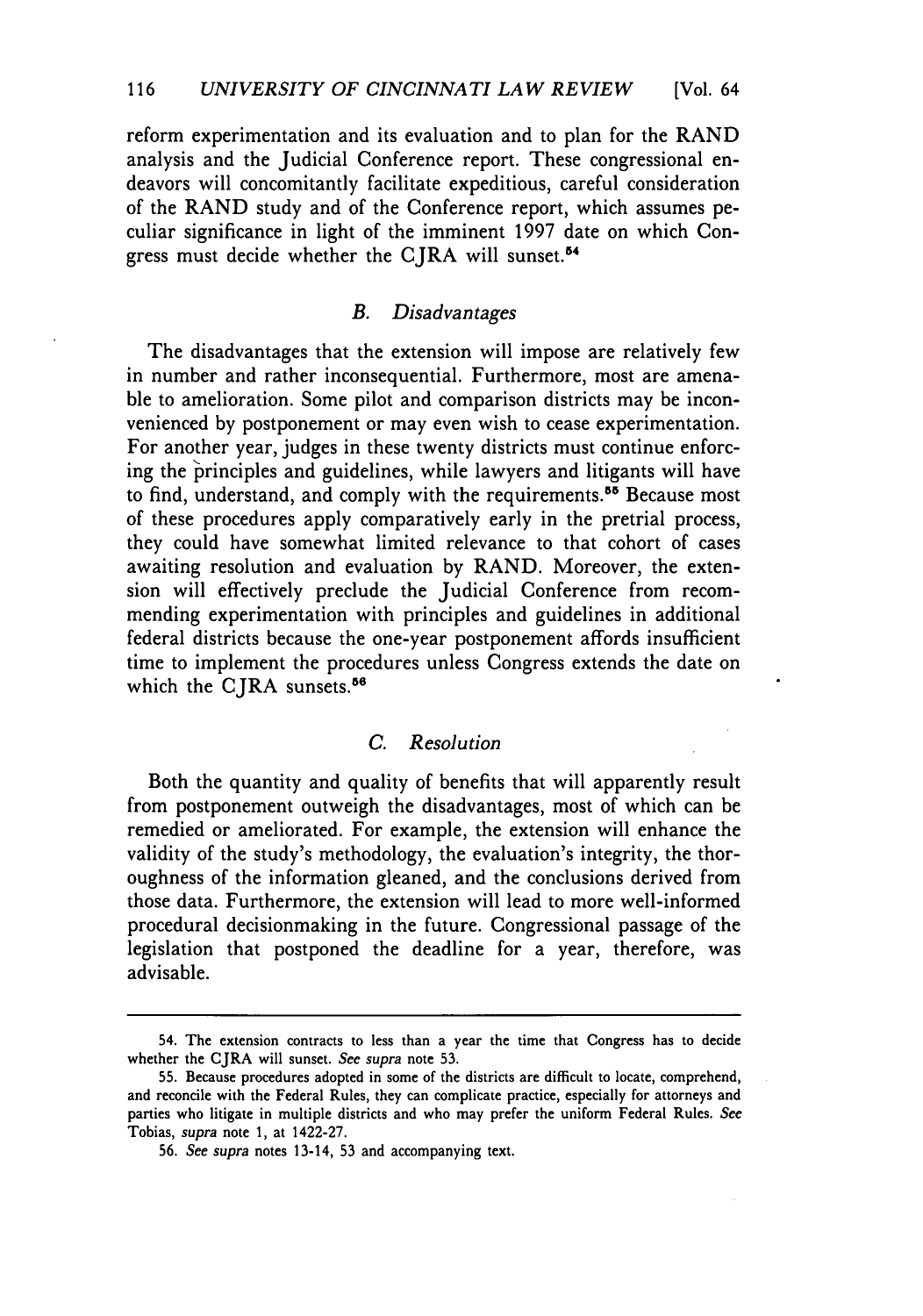#### V. SUGGESTIONS

Recommendations for efficaciously implementing the statutory extension require relatively little examination here, because the provision for postponement is comparatively straightforward and should be rather easy to effectuate. The RAND Corporation must capitalize on the additional year that the extension affords to gather, assess, and synthesize the maximum possible relevant material on the principles and guidelines that the pilot and comparison courts are applying. RAND should continue collecting, analyzing, and synthesizing pertinent data and working with the twenty districts as conscientiously as the company apparently has to date.<sup>57</sup>

The ten pilot and comparison courts and the federal judges in these districts should keep cooperating with RAND to facilitate its effective evaluation of the procedures. The courts must also retain and continue to apply the principles and guidelines while taking advantage of the extra year to experiment with and refine promising mechanisms for reducing expense and delay. Lawyers and parties litigating in these districts should attempt to make the procedures work effectively, even as they freely criticize measures that fail to yield cost or time savings. Judges, attorneys, and parties must cooperate with RAND by, for instance, carefully answering any questionnaires regarding the CJRA that the company circulates to them.<sup>58</sup>

The Judicial Conference should employ the year to increase its understanding of reform efforts and to anticipate the submission of the RAND study, thereby enabling the Conference to compile a report for Congress that will best assist the lawmakers. For example, the Conference may want to formulate alternative procedures should the RAND analysis eventually indicate that this option is preferable to more federal districts' application of the statutorily-prescribed principles and

<sup>57.</sup> Any effort to predict what the RAND study will ultimately show is premature and fraught with difficulty. A number of the federal districts that are not pilot courts have only been experimenting for less than two years. Moreover, the RAND Corporation is providing the only rigorous evaluation of procedures applied in the pilot districts and has reached no conclusions yet. Nevertheless, it is possible to posit very tentative predictions based upon experimentation and analysis. For instance, substantial reliance can be placed on annual assessments that numerous districts have performed. *See, e.g.,* U.S. DISTRICT COURT FOR THE NORTHERN DISTRICT OF GEORGIA, ANNUAL AsSESSMENT OF THE CONDITION OF THE COURT'S DOCKET (1993); U.S. DISTRICT COURT FOR THE NORTHERN DISTRICT OF OHIO, ANNUAL ASSESSMENT OF CIVIL AND CRIMINAL DoCKET (1993); *see also* 28 U.S.C. § 475 (1988 & Supp. V 1'993). This evaluation suggests that some procedures in the broad areas of judicial case management, discovery, and ADR will probably reduce expense and delay. *See* Tobias, *supra* note 27, at 1623. Congress chose to delay similar evaluation of the Demonstration Program that the Federal Judicial Center is conducting. S. 464, 104th Cong., 1st Sess. (1995).

<sup>58.</sup> *See supra* note 23 and accompanying text.